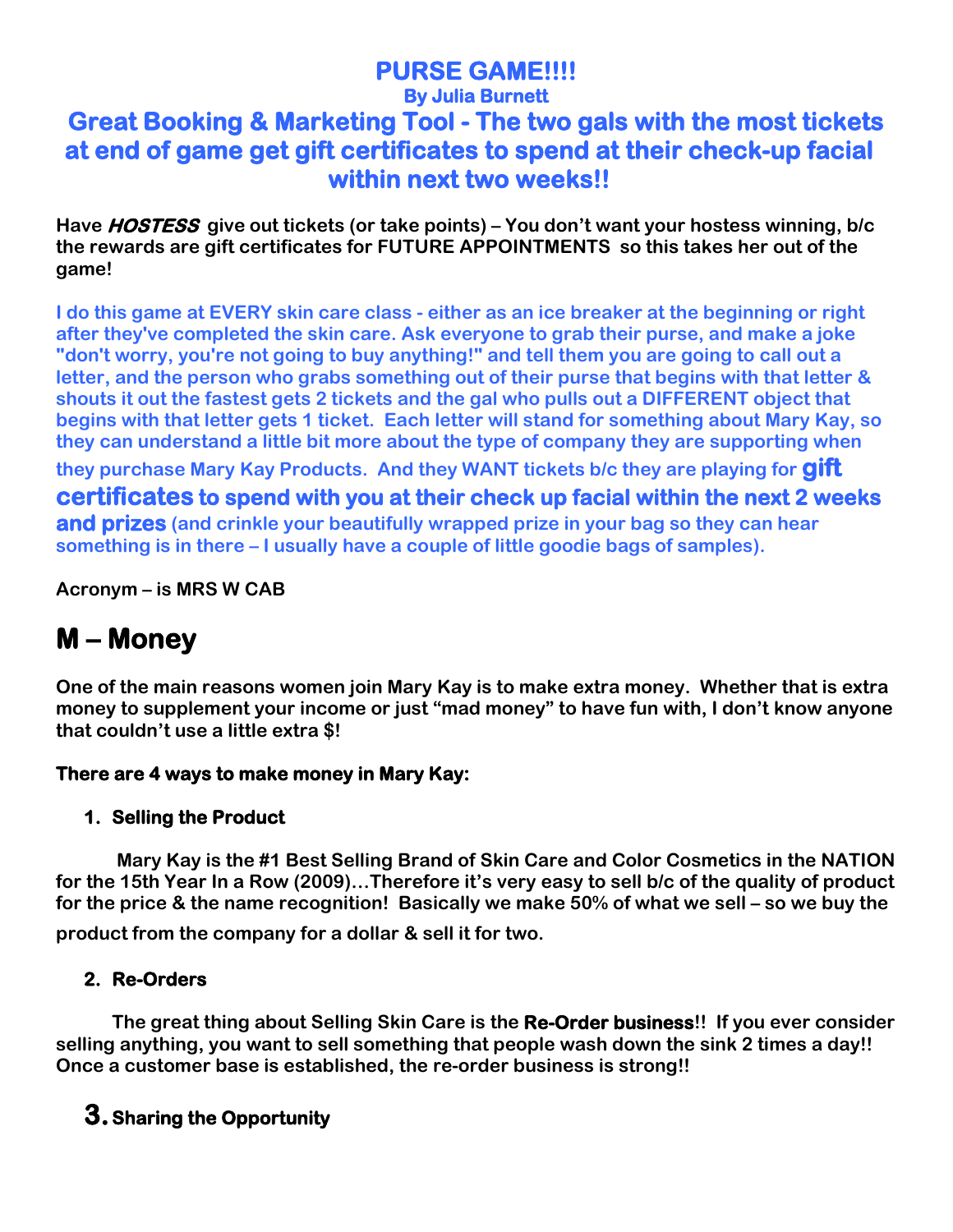**Mary Kay pays us to Share the Opportunity with other women. When a woman decides to join your team, Mary Kay pays the seasoned consultant a commission anywhere from 4- 26% based on her team's success. MK is not a pyramid - pyramids are illegal, MK's been around 40 years! You don't take any money from your team-members, the company just sends you a love check each month automatically based on your team member's production.**

# **R – Recognition**

 **Did anybody received a standing ovation when they walked into their job, school, home today? (wait for a laugh) In Mary Kay, we do! We praise you to success!! Mary Kay recognizes everything you do!! At our weekly success events, we get recognized for the sales we had, etc. I don't get recognized every day at my regular J-O-B, so it's nice to be appreciated and get applause! The corporation also gives money, cars, diamonds, and trips to top performers!**

# **S- Self Improvement**

 **You get out of Mary Kay exactly what you put into it and this leads to increased confidence, self esteem, etc. Mary Kay is a great forum for brainstorming, learning from others, learning to be a business woman, and earning your own money!! I personally think there's not a woman in America who couldn't benefit from being in MK for a year, just to learn how to run a business, balance her checkbook, be a good steward of her time – and in return receive the increased confidence & self esteem that naturally follows. I think there's nothing more fulfilling in the world than building up people, and that's what we do every day in MK.**

#### **W- W is for Watch what I do and see if you think you could learn to do what I do!**

**(and they are thinking – "honey, I can learn to do anything you can do"). Mary Kay says that at every party there's a future MK consultant sitting in the audience, so I wonder who it's going to be tonight? (Pause – they'll either point to a gal or look at you like you're crazy – here is where you cast YOUR VISION – lower your voice). Well, I am building THE MOST INCREDIBLE TEAM of SHARP, dynamic women in all of Kentucky (or wherever) and I am always looking for women who want to win. You know, MK may or may not be for YOU, and that's totally OK, but it may be for someone you know, so as I go along, be thinking about if this is something you may ever want to learn to do or perhaps women in your life who may benefit from a career with MK.**

# **C – CARS!!!**

**What do you see driving on the road (hold your hands like you're driving)? Hopefully the audience says "CARS!!" Remember when I said that Mary Kay pays us to share the opportunity? Well, not only do they pay us, we can also earn the use of a FREE CAR! You have the opportunity to drive FREE ….no car payments or insurance payments for the Rest of Your Life!! How many of you could get used to driving FREE??? The first car is a Chevy Malibu & MK pays 85% of insurance!! OR if that doesn't float your boat, then you could take the cash option of \$375 a month. (Toyota Camry/Chevy Equinox or \$500/mo. cash payment or Cadillac or \$900/mo.)**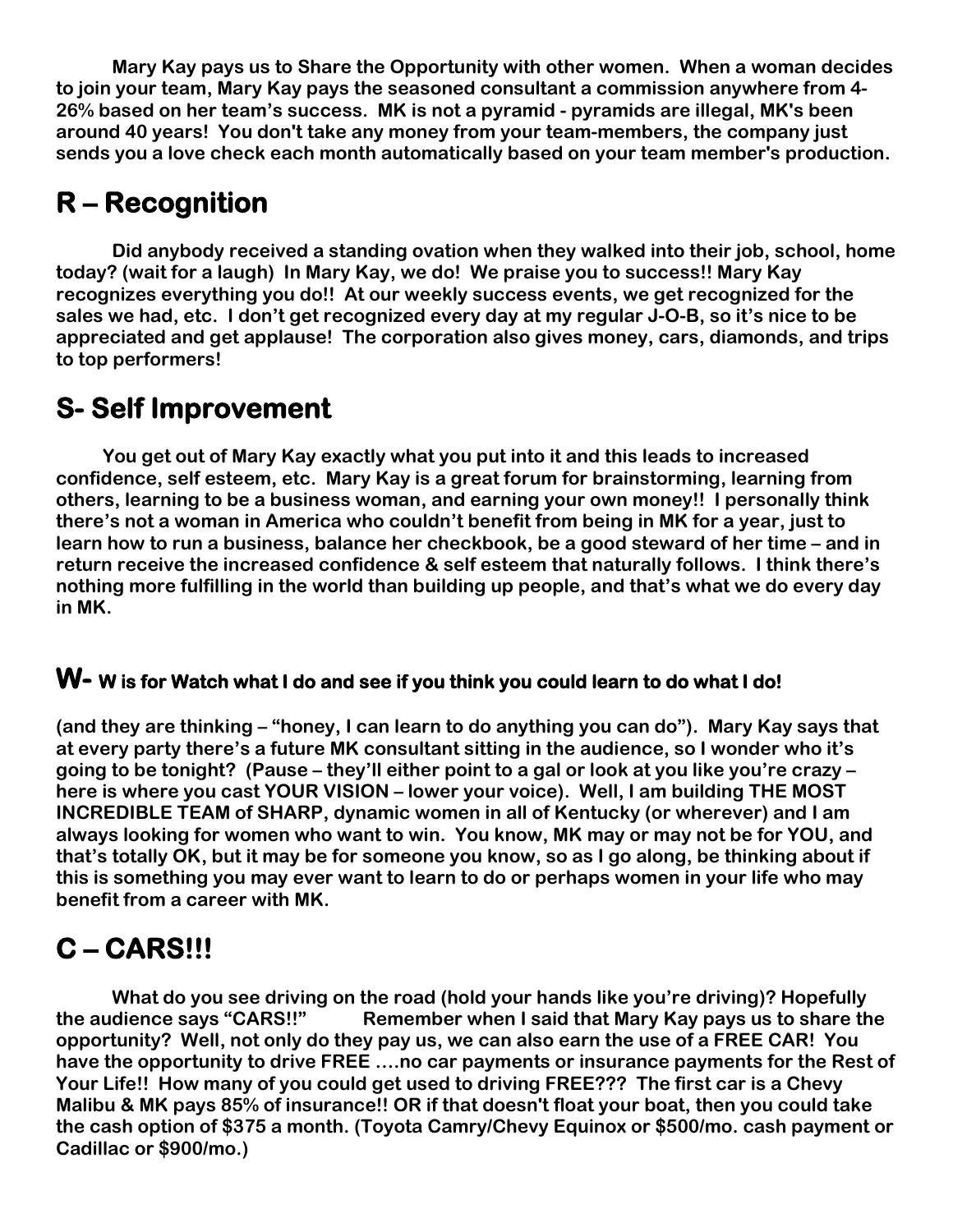## **A –Advantage**

 **Does anyone here work from home? Well, if you do, then you know about all the awesome tax advantages of working out of a home office. For example a percentage of your mortgage interest/rent, cell phone, internet connection, mileage, trips, computer, printer, etc… are all a tax right off!**

**Another advantage of working from home is being your own boss. There's nothing like working for yourself. It's so nice not to have to ask off for vacation days or schedule when you can go to lunch. With Mary Kay, you are in business for yourself but not by yourself b/c of the thousands of women who have gone before you to show you the way. You have the opportunity to run your own business and build your own "corporation" but you have the support of a multi-billion \$ company behind you!**

**Mary Kay is very unique in that it can ebb and flow as your life changes. There are several ways you can work your business:**

**Hobby Consultant: Consultant who purchases her product from the company at a 50% discount for herself & sells to family, friends, & a few customers.**

**Part Time Consultant: This is how the majority of consultants in my unit are working their business. You could literally earn the use of a car on around 15 hours of consistent work a week. When I say "Part-Time" I mean very part time. I actually earned the use of my first 2 cars working another full time job. A part-time consultant is just doing 2 shows a week or less – is building a solid customer base & loves the reorders!**

**Leadership: At this level, MK can be a full time job & pay a corporate salary. The women in leadership of Mary Kay are some of the highest paid women in America. The advancement potential is limitless & the mentorship of other women along the way is amazing.**

**B – Beliefs This is my very favorite letter, because B stands for Beliefs. There are three fundamental principals that MK is founded upon.**

**1) We live by the Golden Rule, which is to treat other people the way you'd want to be treated. So, along with that is we don't steal other people's customers. We understand that there are 1,000's of women out there who have skin, that we don't need to steal other people's customers. So, if you currently have a MK consultant who is actively servicing you what I mean by that is you know her name, she's called you in the last 3 months to check on you - then if you'd still like to get something tonight, to support the hostess, then that's fine, as long as you go back to your regular consultant after that.**

**2) We live by the principles if you put your God first, your family second and your career third, then everything works. If those three things are not in order, then life can work for a little while, but not for very long.**

**3) Mary Kay Ash, the founder of MK, taught us that we should treat everyone we come in contact with as if they have a big sign around their neck that says, "Make me feel important"**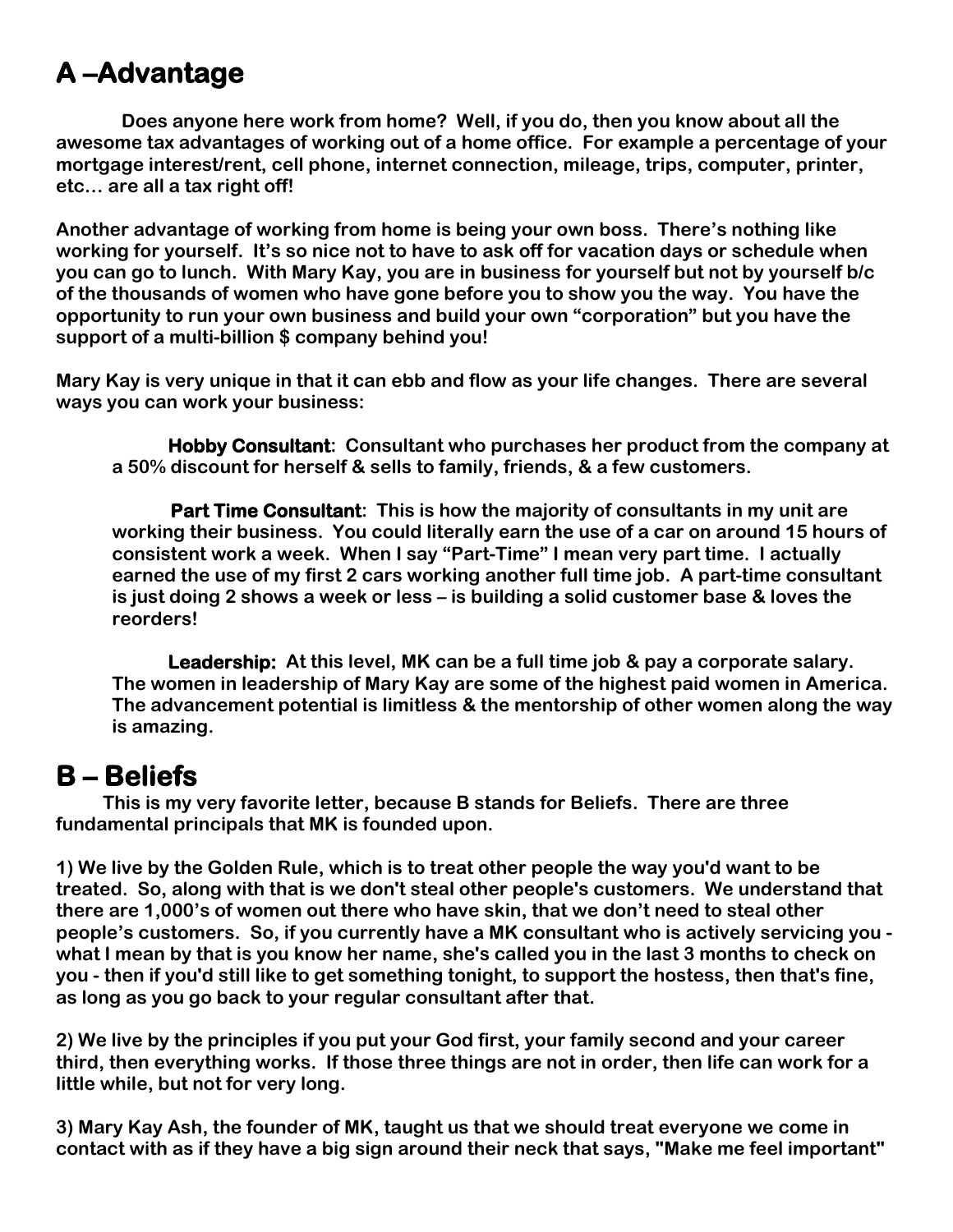**– and I just think that's such a great way to not only run a business but also live your life.** 

**Now everyone...count up your tickets.....let's see who has the most tickets? OK, (name) has the most...this is the gal you want to beat. OK, everyone agrees, this is the person you want to beat right? Well, don't despair, because I want all of you to win & because I want this to be real interactive, you will have the opportunity to ask questions as we go along & you will be rewarded with tickets - so if you ask a question about a product our hostess will give you one ticket and a question about the company, the business opportunity, or Mary Kay Ash, our hostess will give you two tickets.**

**Remember, you want a ton of tickets, b/c the gals with the most tickets at the end of the night will win gift certificates from me to spend at their color appointment in the next two weeks. And of course, we will also draw for some prizes as well!**

**Do the rest of the appointment and after you have presented the rollup bag & the sets, do a Q&A so they can earn more tickets.**

**Here's where you really want to pay attention to who's asking a lot of questions. Note: those who are asking tons of company questions are either 1) not interested but very competitive (so they'd probably be pretty good at MK) or 2) are interested for some reason.....these especially are the women you want to talk to about the company during the consultation.**

**NOW - it's your job to get her from a \$15 facial appointment to having her inviting her girlfriends over.**

**This is how, you are at the individual consultation - 1) Did you have fun tonight?, 2) How does your face feel?, 3) make the sale, 4) OK, now here's your \$15 gift certificate for your check up facial/glamour appointment, so let's go ahead and set a time for us to get together for you to SPEND that, what's better for you weekday or weekend (or morning or evening - Tuesday or Saturday)? (Look down at your calendar, let her speak next) - schedule her appt.** 

**THEN I want you to turn it on just a little bit here - THINK LIGHTBULB - I JUST REMEMBERED - "You know what?....I just thought about this, if you want to get some of your girlfriends over there to get pampered**